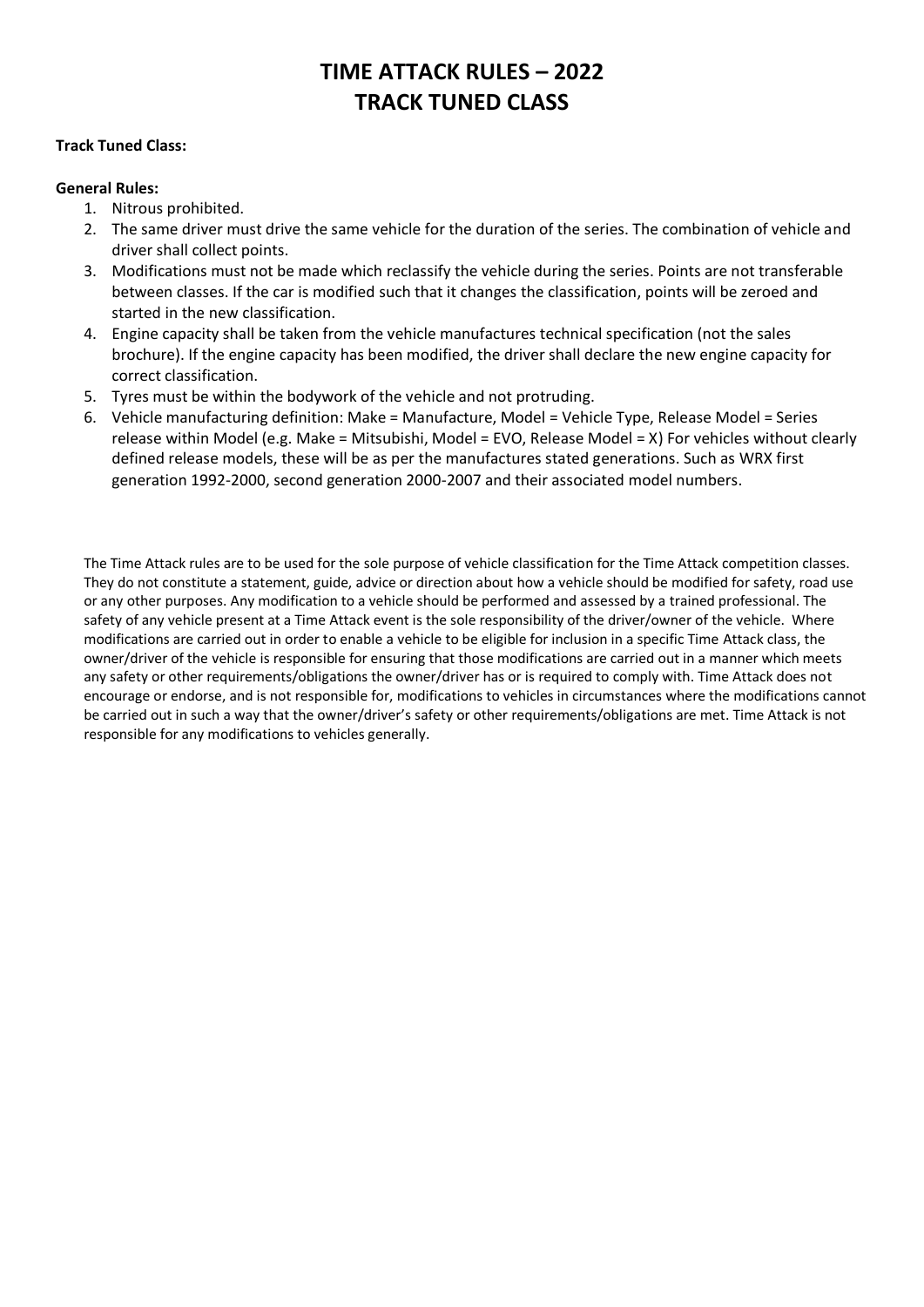# **Track Tuned Class:**

#### **Vehicle:**

- 1. The vehicle must be manufactured by a major manufacture. Kit cars or custom race cars are not allowed.
- **2.** Manufacture super cars shall be moved into performance class, such as Nissan R35 GTR, Porsche 911, McLaren. These will be on a case-by-case basis.

# **Tyres:**

- 1. The tyre tread wear rating must be 120 or above and must be printed on the tyre or shown in manufacture documentation.
- 2. The tyre must be no wider than 265 for AWD and 295 for 2WD and must be printed on the tyre.

# **Interior:**

- 1. Must have OEM top half of dash. Removal of center console, glove box and lower dash trim is allowed.
- 2. Aftermarket instruments are allowed.
- 3. Aftermarket front seats are allowed. Removal of the passenger seat and rear seats is allowed.
- 4. In cabin adjustable brake bias or aftermarket pedal box are not allowed.
- 5. Roll cages are allowed.
- 6. Removal of the boot liner is allowed.
- 7. Removal of the back seats is allowed.
- 8. Must have basic interior in the front half of the cabin (removal of carpet, stereo etc and liner is allowed).

# **Chassis:**

- 1. Swapping of OEM components between years of the same vehicle model is permitted (e.g. all EVO components from any EVO, is allowed on any other EVO). The fitment of factory options (such as rear wings) that were not originally optioned is allowed unless covered by another rule.
- 2. Aftermarket replica copies of factory components are allowed, unless covered by another rule.
- 3. The exhaust must be rear exiting (further back than the rear wheel). Screamer pipes are not allowed.
- 4. All glass in the vehicle must be OEM.
- 5. Must have OEM doors.
- 6. Widebody guards are allowed. The hubs remain in the original position. The widebody must be no wider than 50mm of the original bodywork.
- 7. Wheel spacers are allowed with a maximum of one metallic spacer of up to 30mm behind each wheel provided extended wheel studs are used such that effective wheel stud length is not reduced over OEM. The wheel and tyre must remain within the bodywork.
- 8. Adjustable camber, castor and toe control arms are allowed.
- 9. Fully adjustable shock absorbers and coil overs are allowed.
- 10. Changing the suspension spring rates is allowed.
- 11. Battery relocation is allowed.
- 12. Headlight removal is not allowed.

# **Engine:**

- 1. Engine conversions are allowed. The new engine must have the same number of cylinders as the original engine.
- 2. Adding forced induction to a naturally aspirated engine is allowed (the vehicle would then be reclassified into a forced induction class). This includes any charge cooling required.
- 3. Removal of material to fit charge cooling is permitted.
- 4. Changing the boost level of the turbo charger or super charger is allowed.
- 5. High mount turbo conversions are allowed.
- 6. External turbo waste gates are allowed when plumbed back into the exhaust.
- 7. Dry sump conversions are allowed.
- 8. Fitment of an Accusump is allowed.
- 9. Aftermarket sequential shifters are not allowed.
- 10. Aftermarket short shifters are allowed.
- 11. Aftermarket dog boxes are allowed.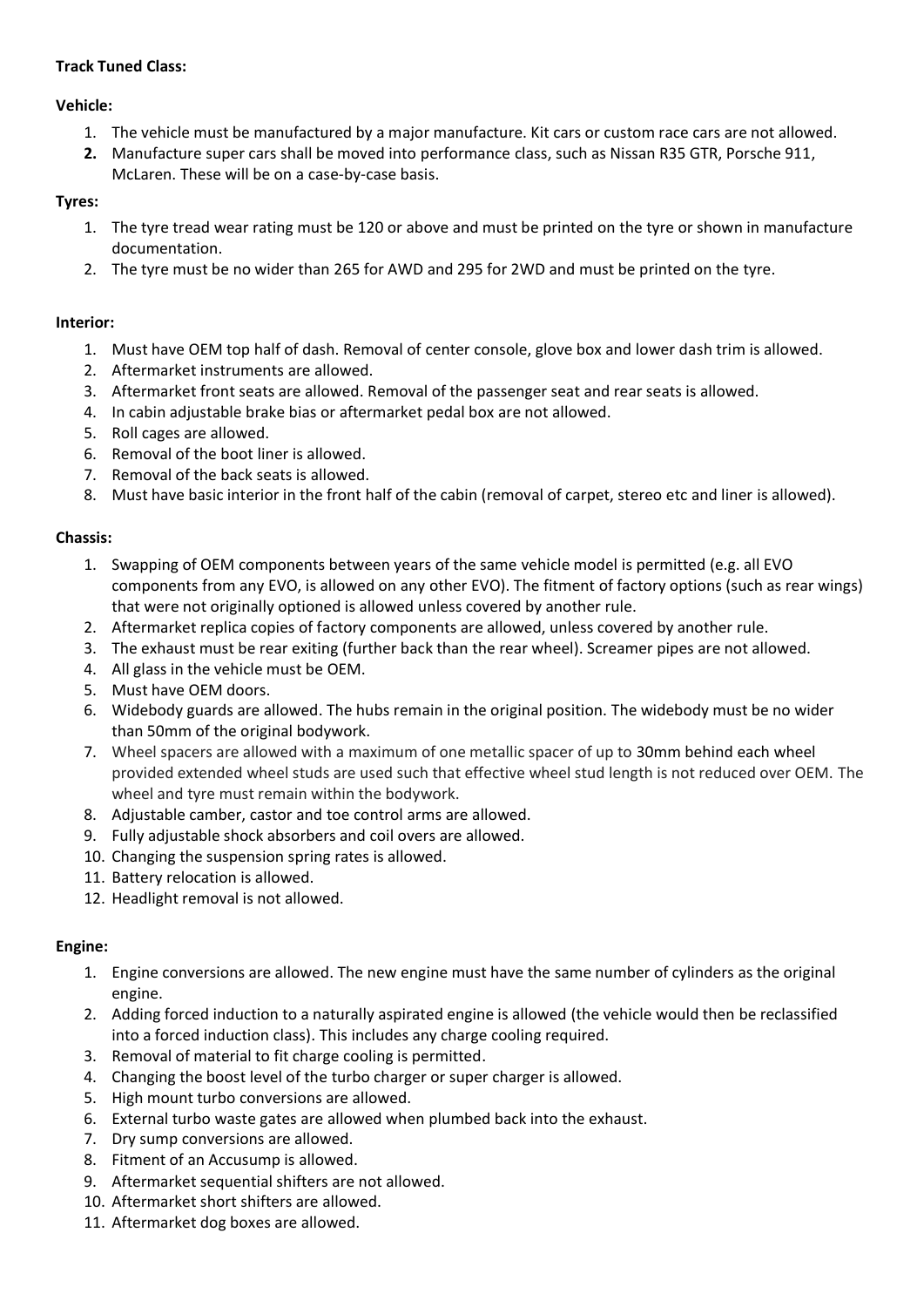#### **Brakes:**

- 1. Brake caliper upgrades are allowed.
- 2. Two-piece brake rotors are allowed.
- 3. Fitment of passive brake cooling ducts is allowed.